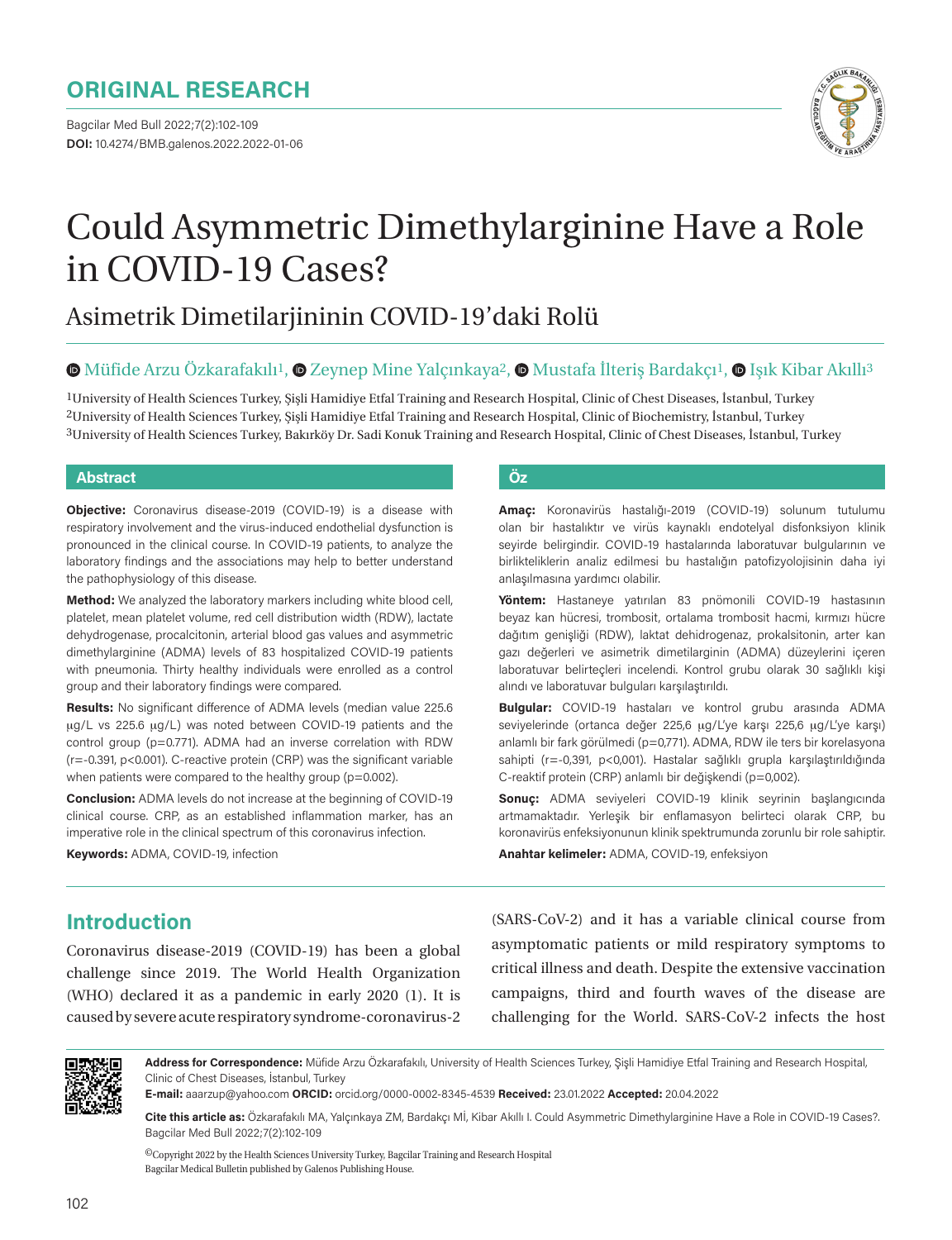cells via binding angiotensin-converting enzyme 2  $(ACE<sub>2</sub>)$ receptors, which are expressed in the lungs, heart, kidney, gut and endothelium (2). Several studies including autopsy series show viral inclusion bodies which are found in endothelial cells and directly infected by SARS-CoV-2 (3,4).  $\mathrm{ACE}_2$  receptor also regulates the vascular functions via nitric oxide (NO) release, the molecule which plays a key role in endothelial inflammation and dysfunction (5,6). NO is involved in a broad spectrum of processes: It stimulates vasodilatory and bronchodilator effects in the lungs, and may help preventing pulmonary infections by producing antimicrobial effects (7). During the SARS outbreak in 2002- 2003, also caused by another coronavirus infection, some studies demonstrated NO's antiviral effect (8). It is achieved by inhibiting viral replication of SARS-CoV or by reduction of expression of the spike (S) protein and the fusion of S protein-ACE $_2$  receptor (8). Inhaled NO was tested in some SARS patients and some beneficial effects, such as the improvement of arterial oxygenation and reduced spread of lung infiltrates, were noted (9). Stemming from these preliminary studies, some scientists recommend using inhaled NO in the management of severe hypoxia due to COVID-19 (10). NO is synthesized from its precursor L-arginine by endothelial nitric oxide synthetase (NOS) (11). Asymmetric dimethylarginine (ADMA) is a competitive inhibitor of NOS and accumulation of ADMA reduces NO levels. ADMA levels are increased in cardiovascular disease, renal failure, and diabetes (12,13). The role of ADMA, as a predictor of cardiovascular events or death in critically ill patients with sepsis, has been reported previously (14,15). Rising data suggest that COVID-19 is a vascular and thrombotic disease with the phenomenon of endothelial dysfunction, which particularly effects the patients with cardiometabolic disorders like hypertension, diabetes, and obesity (3). However, the underlying mechanisms are still not completely understood (16). C-reactive protein (CRP) is shown to be discriminative marker for the severity of COVID-19 from the early days of the pandemic (17). We need novel biomarkers which will help to understand these viral pathogenetic mechanisms and to find appropriate clinical approach for COVID-19 treatment. In this study, we analyze the plasma concentration of ADMA, an indirect marker of endothelial dysfunction (18), and its association with other inflammation markers like white blood cell (WBC), red cell distribution width (RDW), platelet count, mean platelet volume (MPV), CRP, lactate dehydrogenase (LDH), procalcitonin, and parameters of arterial blood gases [partial oxygen pressure  $(\text{P0}_2)$ , partial carbon dioxide pressure (PCO<sub>2</sub>), oxygen saturation percentage (SO<sub>2</sub>%)].

### **Materials and Methods**

The study was conducted in a tertiary care center after Institutional Ethics Committee approved the research plan on April 22, 2020 (no: 2737) and performed in accordance with the principles of Declaration of Helsinki. Written informed consents were taken from the participants. This study included 83 consecutive, laboratory-confirmed COVID-19 patients (48 male, 35 female; age 65±16.3 years) followed in pandemic wards between May and July 2020. COVID-19 patients who had pneumonia based on chest computed tomography findings and respiratory symptoms, without hypoxia, categorized as "moderate COVID-19 cases'' according to WHO case definitions were included in this study (1). Patients under the age of 18 years, those who were pregnant and who were transferred to intensive care unit or who passed away during follow-up were excluded from the study. Thirty gender-matched healthy individuals (15 male, 15 female; age 58.2±11.0 years) acted as the control group. Basic demographic data and comorbidities were recorded. Serum ADMA levels were measured together with other laboratory markers [WBC, RDW, platelet, MPV, CRP, LDH, procalcitonin, arterial blood gas analysis:  $(\text{P0}_2)$ ,  $\text{PCO}_2$ SO2 % oxygen saturation percentage]. Patients were included only if the blood samples were obtained on the first day of admission, biomarker analysis was available and samples were stored under standardized conditions. For measuring ADMA, fasting blood samples were taken into vacuum tubes (BD, Plymouth, England). After keeping the samples at room temperature for 2 hours, they were centrifuged at + 4 °C at 1.000 x g for separating serum. Separated serums were kept at -80 °C until the analysis. Serum ADMA levels were analyzed by enzyme linked immunosorbent assay method using Elabscience Pharmaceuticals kit, (Houston, Texas, USA). The measurable range was 15.63-1.000 ng/mL, sensitivity was <9.38 ng/mL, and coefficient of variation was <10%.

#### **Statistical Analysis**

Descriptive statistics were given as mean ± standard deviation and median with minimum-maximum for continuous variables depending on their distribution. Numbers and percentages were used for categorical variables. Normality of the numerical variables was analyzed by the Kolmogorov-Smirnov test and checked by Q-Q plots and histograms.

Based on the distribution of sex and comorbid diseases, the Mann-Whitney U test was applied for variables without normal distribution. The Kruskal-Wallis test was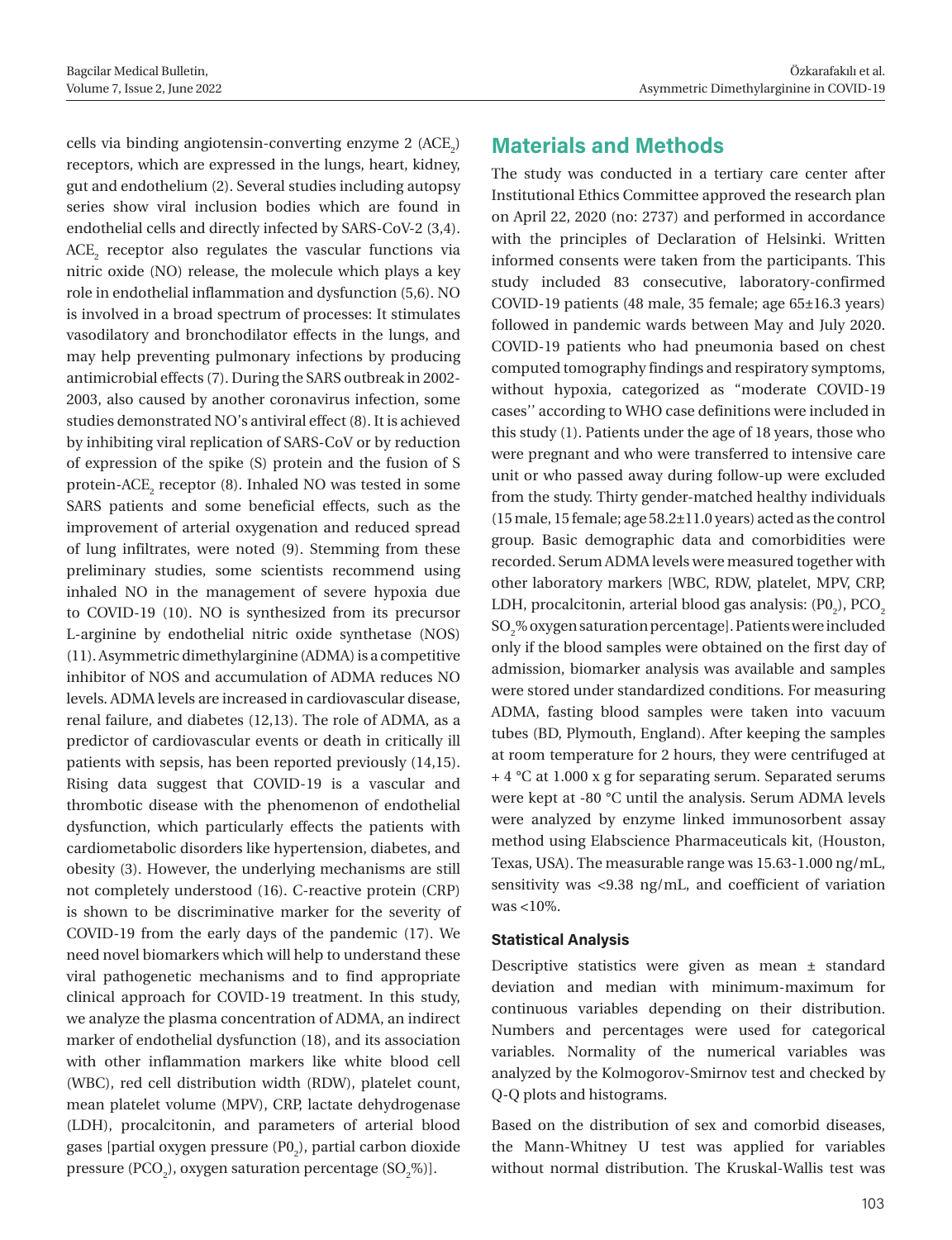used to compare the platelet count and ADMA values. The Spearman Rho correlation coefficient was used to analyze the associations between ADMA and age and other numerical variables.

Demographic variables differing between the groups were controlled using the analysis of co-variance. The sm.ancova package in R software was used for non-parametric tests.

For statistical analysis and figures, Jamovi project (2020), Jamovi version 1.6.3 [Computer Software] (Retrieved from https://www.jamovi.org) and JASP (version 0.13.1) (Retrieved from https://jasp-stats.org) were used. The significance level (p-value) was set at 0.05 in all statistical analyses.

### **Results**

Plasma ADMA concentrations, and laboratory findings of 83 hospitalized COVID-19 patients were analyzed. In Table 1, demographic and clinical characteristics and laboratory features of the study group are summarized. The enrollees consisted of 48 (57.8%) male and 35 female (42.2%) patients with a mean age of 65±16.3 years. Forty-seven patients (56.6%) of all patients had at least one comorbid disease. Hypertension was the most common comorbidity seen in 29 patients (34.9%).

Among the inflammation markers, the mean WBC count was 8.4±4.0 (x109/L), whereas the mean values of CRP and procalcitonin were measured as 51.8±57.9 mg/L and 1.5±6.1 ng/mL, respectively. In the analysis of arterial blood gas,  $PO_2$  and  $SO_2$  were detected as 65.8±15.1 mm Hg and 90.5±5.2%, while  $PCO_2$  was 37.01±4.3. The mean ADMA value was found as 360±420.8 μg/L with the minimum and maximum values of 58.6 and 2684.5 μg/L.

The median ADMA value was 196.9 μg/L in males, whereas 292.22 μg/L in females. There was no significant difference between male and female patients (p=0.166). There was also no significant difference found in serum ADMA concentrations of the patients with or without comorbidities (p=0.869) (Table 2).

We detected a significant inverse correlation between ADMA and RDW (r=-0.391, p<0.001) (Figure 1).

However, there were no significant correlations found between ADMA and age, WBC, platelet count, CRP, LDH, procalcitonin,  $PO_2$ ,  $PCO_2$  and  $SO_2\%$  (p>0.05 for all) (Table 3).

In Table 4, the association of ADMA with the groupings based on upper and lower laboratory ranges of platelet count, CRP and procalcitonin is given. Although the

#### **Table 1. Demographic and clinical characteristics and laboratory features of the study group**

|                                              | Value           | Min-max             |
|----------------------------------------------|-----------------|---------------------|
| Age (year) <sup>†</sup>                      | 65±16.3         | 64.0 (26.0-94.0)    |
| Sex <sup>†</sup>                             |                 |                     |
| Male                                         | 48 (57.8%)      |                     |
| Female                                       | 35 (42.2%)      |                     |
| Comorbid disease, yes <sup>#</sup>           | 47 (56.6%)      |                     |
| Hypertension                                 | 29 (34.9%)      |                     |
| Diabetes mellitus                            | 18 (21.7%)      |                     |
| Chronic renal failure                        | $8(9.6\%)$      |                     |
| Cerebrovascular accident                     | $5(6.0\%)$      |                     |
| <b>Atrial fibrillation</b>                   | $1(1.2\%)$      |                     |
| Malignancy                                   | 2(2.4%)         |                     |
| WBC count (x10 <sup>9</sup> /L) <sup>t</sup> | $8.4 \pm 4.0$   | 7.3 (2.2-19.0)      |
| <b>RDW</b> (%) <sup>+</sup>                  | 14.3±1.7        | 14.0 (12.0-21.1)    |
| Platelet count (x103/L) <sup>+</sup>         | 219.8±76.2      | 212.0 (41.0-410.0)  |
| $MPV(fL)^{\dagger}$                          | $9.4 + 1.1$     | $9.3(7.4-13.4)$     |
| CRP (mg/L) <sup>†</sup>                      | $51.8 \pm 57.9$ | 27.8 (0.6-246.7)    |
| LDH $(U/L)^{\dagger}$                        | 278,6±98,4      | 254.0 (141.0-594.0) |
| Procalcitonin (ng/mL) <sup>+</sup>           | $1.5 \pm 6.1$   | $0.2(0.1-53.0)$     |
| PO <sub>2</sub> (mmHg) <sup>†</sup>          | 65.8±15.1       | 63.9 (41.9-99.7)    |
| $PCO2$ (mmHg)                                | 37.01±4.3       | 36.7 (30.0-47.0)    |
| $SO_{2}(%)^{+}$                              | $90.5 \pm 5.2$  | 90.8 (79.1-98.8)    |
| ADMA (µg/L) <sup>†</sup>                     | 360±420.8       | 225.6 (58.6-2684.5) |

† : Mean ± SD, ‡ : n (%). SD: Standard deviation, WBC: White blood cell, RDW: Red cell distribution width, MPV: Mean platelet volume, CRP: C-reactive protein, LDH: Lactate dehydrogenase, PO<sub>2</sub>: Partial pressure of oxygen, PCO<sub>2</sub>: Partial pressure of carbon dioxide, SO<sub>2 %</sub>: Oxygen saturation percentage, ADMA: Asymmetric dimethylarginine

#### **Table 2. Distribution of serum ADMA according to sex and presence of comorbid diseases**

|                  | ADMA $(uq/L)$ <sup><math>\beta</math></sup> | р     |
|------------------|---------------------------------------------|-------|
| <b>Sex</b>       |                                             |       |
| Male $(n=48)$    | 196.9 (58.64-2684.5)                        | 0.166 |
| Female $(n=35)$  | 292.22 (64.4-2096)                          |       |
| Comorbid disease |                                             |       |
| Absent $(n=36)$  | 221.5 (64.4-1445.2)                         | 0.869 |
| Present $(n=47)$ | 237.7 (58.64-2684.5)                        |       |

β : Median (min-max), Mann-Whitney U test, ADMA: Asymmetric dimethylarginine

median ADMA levels in patients with CRP <5 mg/L were higher than the levels in patients with CRP ≥5 mg/L, the difference was statistically insignificant (p=0.061). There was no significant association in the serum ADMA levels of the patients when grouped based on the higher and lower values of platelet count and procalcitonin (p=0.739 and p=0.942).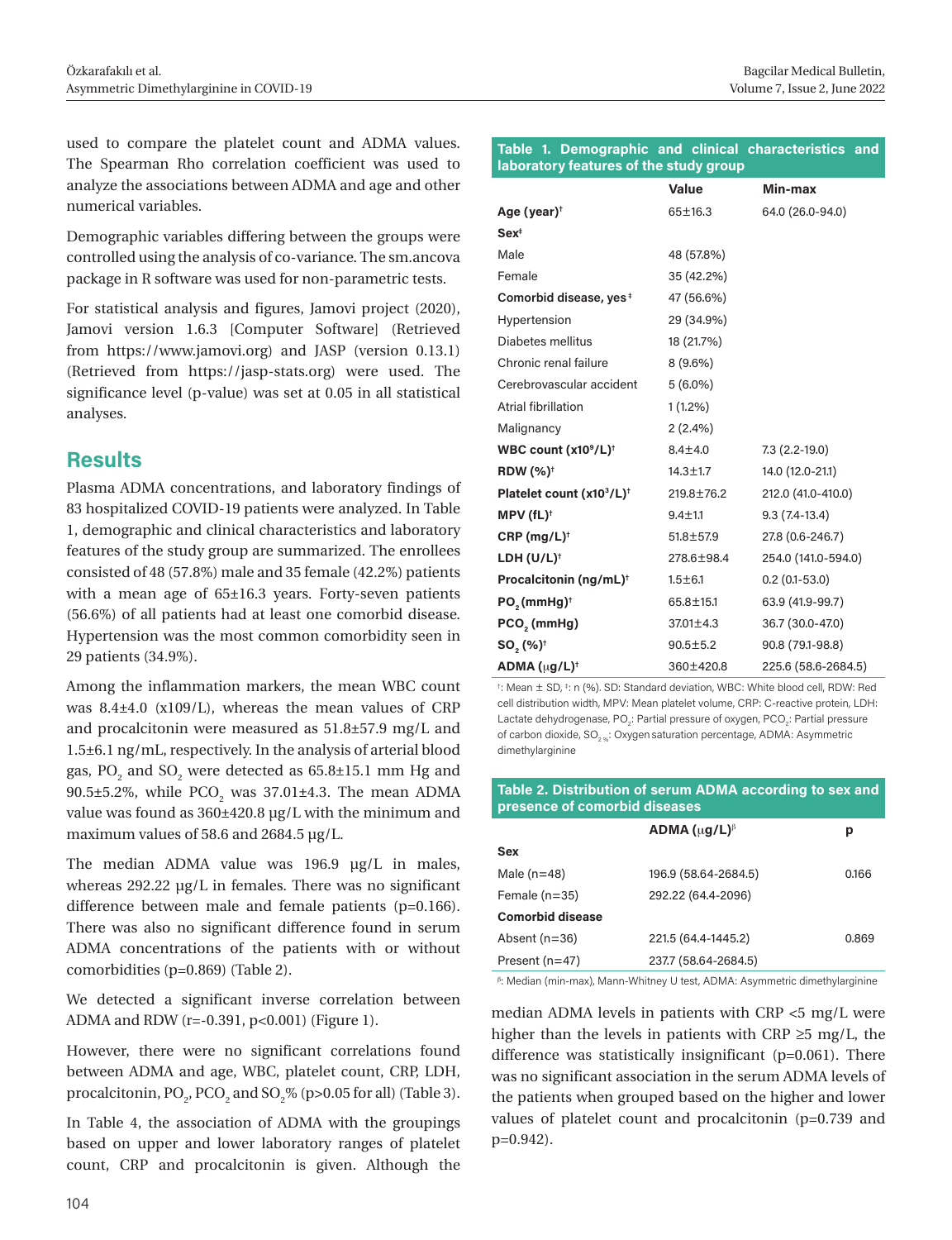#### **Table 3. Correlation of ADMA with numerical variables**

|             |   |                       | Spearman's rho | р     |
|-------------|---|-----------------------|----------------|-------|
| <b>ADMA</b> |   | Age                   | 0.095          | 0.416 |
| <b>ADMA</b> |   | <b>WBC count</b>      | $-0.132$       | 0.261 |
| <b>ADMA</b> |   | <b>RDW</b>            | $-0.391$       | 0.001 |
| <b>ADMA</b> |   | <b>Platelet count</b> | $-0.178$       | 0.127 |
| <b>ADMA</b> |   | <b>MPV</b>            | 0.182          | 0.121 |
| <b>ADMA</b> |   | <b>CRP</b>            | $-0.133$       | 0.257 |
| <b>ADMA</b> |   | LDH                   | $-0.196$       | 0.092 |
| <b>ADMA</b> |   | <b>Procalcitonin</b>  | $-0.172$       | 0.141 |
| <b>ADMA</b> |   | PO <sub>2</sub>       | $-0.007$       | 0.952 |
| <b>ADMA</b> | - | PCO <sub>2</sub>      | 0.028          | 0.809 |
| <b>ADMA</b> |   | <b>SO,%</b>           | 0.045          | 0.703 |

Spearman Rho correlation coefficient, ADMA: Asymmetric dimethylarginine, WBC: White blood cell, RDW: Red cell distribution width, MPV: Mean platelet volume, CRP: C-reactive protein, LDH: Lactate dehydrogenase, PO<sub>2</sub>: Partial pressure of oxygen, PCO $_2$ : Partial pressure of carbon dioxide, SO $_2$  %: Oxygen saturation percentage



Table 5 summarizes the comparison of the two groups as patients (n=83) and controls (n=30). Gender distribution was similar in both groups (p=0.599). The mean age of the patients was 65.0±16.3 years, whereas the age of the participants in the control group was significantly lower (58.2±11.0 years, p=0.013).

There were significant differences between the two groups in terms of erythrocyte distribution width (RDW), platelet count, CRP, LDH, procalcitonin, and  $O_2\%$  (p<0.001 for all). When age was analyzed as a co-variance factor, CRP remained the only significant variable between the two groups (p=0.002).

**Table 4. Association of ADMA with the groups according to upper and lower laboratory ranges of platelet count, CRP and procalcitonin**

|                                      | <b>ADMA</b>            | р     |
|--------------------------------------|------------------------|-------|
| Platelet count (x10 <sup>3</sup> /L) |                        |       |
| <4.5                                 | 305.86 (94.46- 652.06) | 0.739 |
| $4.5 - 10.5$                         | 225.6 (58.64 - 2684.5) |       |
| >10.5                                | 207.57 (65.62-2096)    |       |
| $CRP$ (mg/L)                         |                        |       |
| $<$ 5                                | 509.7 (94.9-907.9)     | 0.061 |
| $\geq 5$                             | 214.68 (58.64-2684.5)  |       |
| Procalcitonin (ng/mL)                |                        |       |
| < 0.12                               | 204.78 (84.48-2684.5)  | 0.942 |
| $\geq 0.12$                          | 225.6 (58.64-2096)     |       |

ADMA: Asymmetric dimethylarginine, CRP: C-reactive protein

The median value of ADMA was 225.6 μg/L in the patient group and 225.6 μg/L in the control group. There was no significant difference noted between the patient and control groups considering the ADMA values (p=0.771). WBC, MPV, PO $_2$  and PCO $_2$  were similar between the patients and controls (p>0.05).

#### **Discussion**

ADMA is a methylated product of L-arginine and an endogenous inhibitor of NOS, which is a known risk marker for cardiovascular disorders, end-stage renal disease, liver insufficiency and sepsis survival (19-21). ADMA is formed through protein arginine methyltransferase enzyme reaction (PRMT), which occurs in response to hypoxia in the airways (22). Previous studies suggested that elevated levels of ADMA were due to the upregulation of PRMT expression under chronic hypoxia in different clinical issues (23).

The aim of our study was to determine whether plasma concentrations of ADMA were elevated in moderate COVID-19 patients who were followed up in the pandemic wards and whether it could be useful markers in means of helping new treatment approaches. We found no difference in serum ADMA levels between COVID-19 patients and healthy control group. There was no statistically significant correlation observed between ADMA levels and basic inflammation markers (WBC, CRP, LDH, procalcitonin) or arterial blood oxygenation also.

NO maintains endothelial integrity by mediating host defense, contributing to pathogen elimination and vascular tone, which is formed in the endothelium by the activity of NOS. NO is a reactive free radical in the body and is involved in the respiratory disease pathophysiology (6). ADMA levels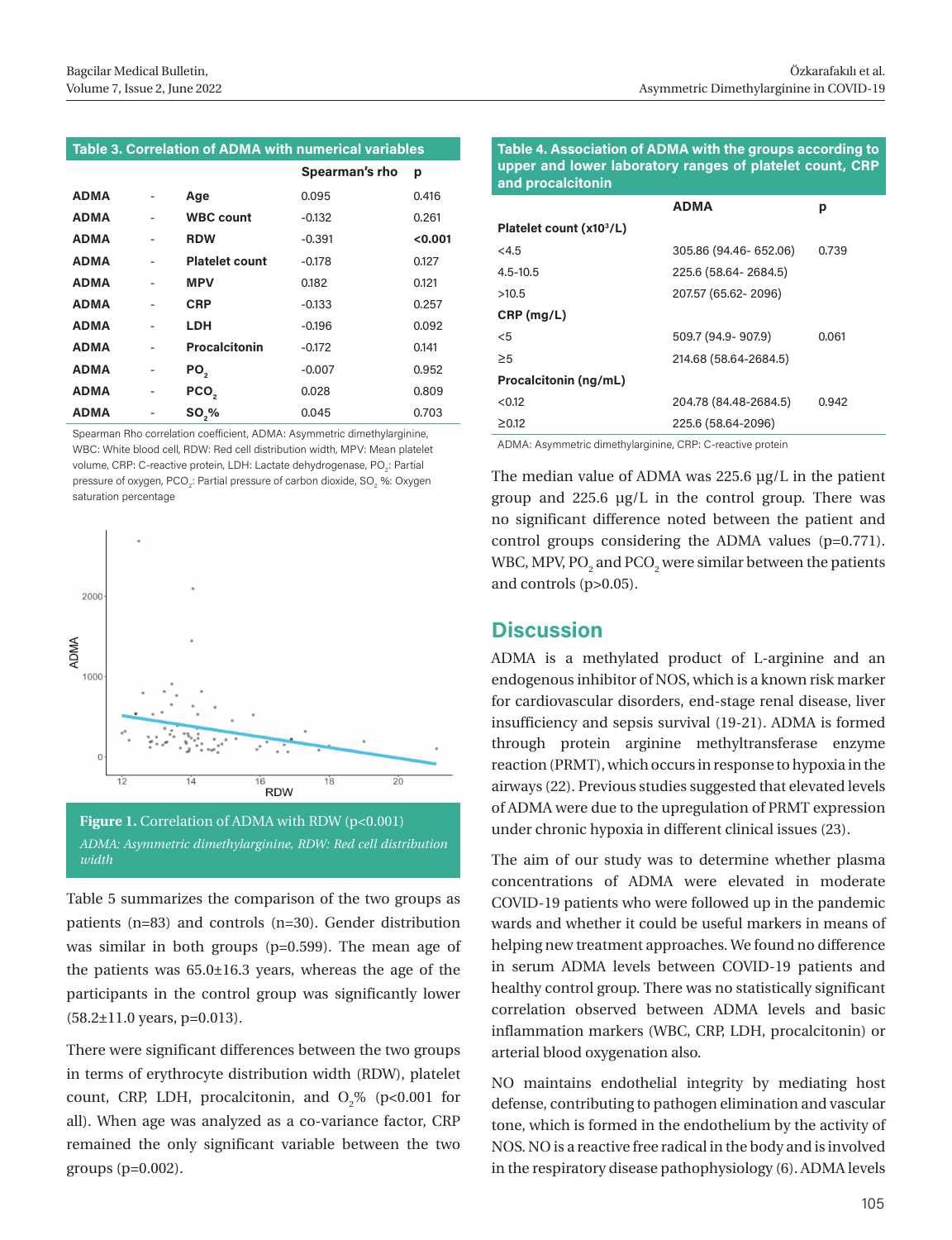| Table 5. Comparison of demographic characteristics and laboratory parameters between the groups |                     |                         |         |                          |
|-------------------------------------------------------------------------------------------------|---------------------|-------------------------|---------|--------------------------|
|                                                                                                 | <b>Groups</b>       |                         |         | <b>Covariants age</b>    |
|                                                                                                 | Patient (n=83)      | Control $(n=30)$        | p       | p                        |
| Sex <sup>†</sup>                                                                                |                     |                         |         |                          |
| Male                                                                                            | 48 (57.8)           | 15(50.0)                | 0.599   |                          |
| Female                                                                                          | 35(42.2)            | 15(50.0)                |         |                          |
| Age (year) $†$                                                                                  | 65.0±16.3           | 58.2±11.0               | 0.013   | $\overline{\phantom{a}}$ |
| WBC $(x10^9/L)$ <sup><math>\beta</math></sup>                                                   | $7.3(5.4-10.5)$     | $7.8(5.9-8.7)$          | 0.528   | $\overline{\phantom{a}}$ |
| <b>RDW</b> (%) <sup>+</sup>                                                                     | $14.3 \pm 1.7$      | $12.8 \pm 1.2$          | < 0.001 | 0.739                    |
| Platelet count (x10 <sup>3</sup> /L) <sup>+</sup>                                               | 219,8±76.2          | 327,8±92,6              | < 0.001 | 0.545                    |
| $MPV(fL)^{\dagger}$                                                                             | $9.4 + 1.1$         | $9.2 \pm 1.5$           | 0.693   | $\overline{\phantom{a}}$ |
| CRP (mg/L) $\beta$                                                                              | 27.8 (12.4-70.8)    | $3.5(2.1-4.7)$          | < 0.001 | 0.002                    |
| LDH <sup>+</sup>                                                                                | 278.6±98.4          | 181.4±40.1              | < 0.001 | 0.091                    |
| Procalcitonin (ng/mL) <sup><math>\beta</math></sup>                                             | $0.2(0.1-0.3)$      | $0.0(0.0-0.1)$          | < 0.001 | 0.444                    |
| PO <sub>2</sub> (mmHg) <sup>+</sup>                                                             | 65.8±15.1           | 65.8±6.8                | 0.976   | $\overline{\phantom{a}}$ |
| $PCO, (mmHg)^{+}$                                                                               | $37.0 \pm 4.3$      | $36.9 \pm 3.3$          | 0.884   | $\overline{\phantom{a}}$ |
| $SO_{2}(%)^{+}$                                                                                 | $90.5 \pm 5.2$      | 96.0±1.7                | < 0.001 | 0.137                    |
| ADMA $(\mu g/L)^{\beta}$                                                                        | 225.6 (145.5-396.0) | 243.4 (191.6-<br>352.4) | 0.771   | $\overline{\phantom{a}}$ |

Independent samples t-test or Mann-Whitney U test. Co-variate analysis for age, †: Mean ± SD, ‡: n (%), β: Median (min-max), SD: Standard deviation, WBC: White blood cell, RDW: Red cell distribution width, MPV: Mean platelet volume, CRP: C-reactive protein, LDH: Lactate dehydrogenase, PO $_{_2}$ : Partial pressure of oxygen, PCO $_{_2}$ : Partial pressure of carbon dioxide, SO<sub>2</sub>%: Oxygen saturation percentage, ADMA: Asymmetric dimethylarginine

have been shown to impair NO generation and to induce endothelial dysfunction (12). SARS-CoV-2 infection may be regarded as a vascular disease targeting endothelial cells throughout the body (3). The cardiovascular disorders, hypertension, obesity, and diabetes are the most common pre-existing morbidities in COVID-19 in which the main driver is endothelial dysfunction (3). Endothelial damage makes some COVID-19 patients prone to worse clinical outcomes characterized by thrombotic episodes (24). CRP, as a prototypic marker of inflammation, has been shown to cause downregulation of NOS activity and NO bioavailability in endothelial cells in previous studies (25). As ADMA, CRP has an important role in endothelial dysfunction (26). During the course of bacterial infection, procalcitonin, as a cytokine, amplifies NO production via the expression of inducible NOS (27). In earlier studies conducted by the administration of Escherichia coli endotoxin in healthy men, it was hypothesized that ADMA was essential in limiting cytokine-stimulated NO synthesis by iNOS, but it was not proven (28).

To date, less is known about the pathophysiology of SARS-CoV-2 infection, but it resembles that of SARS-CoV infection, with inflammatory responses damaging the airways (29). Although most of the patients do not progress beyond the phase of upper respiratory tract infection,

COVID-19 has two major complications: Pneumonia and acute respiratory distress syndrome. The severity of the disease is both due to viral infection itself and host response. Initially, the patients presenting to emergency departments are categorized as "mild", "moderate", and "severe" according to symptoms and laboratory findings. During the SARS outbreak in 2003, improvement in lung function was reported in limited patients for whom inhaled NO was used in a pilot study (8). Martel et al. (30), inspired by this experience, provided a comprehensive study to increase airway NO for the prevention and treatment of COVID-19. Their study has stemmed from the hypothesis that NO deficiency is the cornerstone which results from endothelial dysfunction and contributes to thrombus formation, because of the endothelial cell tropism of SARS-CoV-2 virus (31). However, the role of NO in acute infection and inflammation still remains controversial. Nowadays, although many SARS-CoV-2 vaccines have been carried out worldwide, ongoing viral evolution and the substantial mortality due to COVID-19 have caused concern. This prompted an increased interest of scientists for an effective biomarker research. Hannemann et al. (32) analyzed ADMA in hospitalized, critically-ill COVID-19 patients to predict in-hospital mortality. In principal, their study group differed from ours. They included patients who had respiratory failure and global hypoxemia, and they had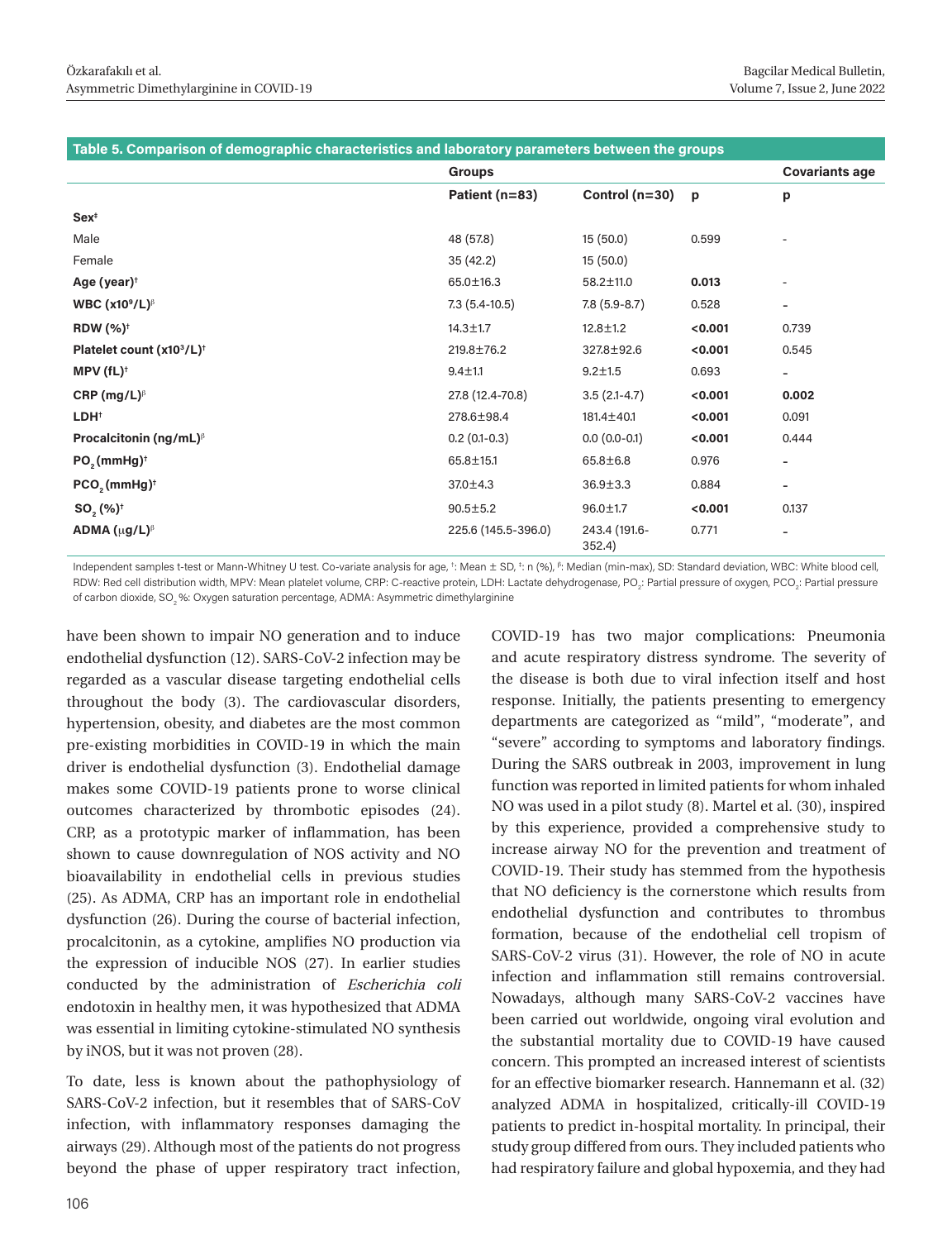shown high ADMA serum concentrations as a predictive biomarker for COVID-19 survival in these patients. They marked this finding in line with aforementioned studies reporting successfully administered inhaled NO in severe COVID-19 treatment.

Increased levels of ADMA were observed in previous studies of patients with sepsis, who were under treatment in intensive care unit (20,21). During this current research, which was performed to identify COVID-19 patients with high mortality risk, elevated levels of ADMA were also reported similarly (32).

They suggest that ADMA accumulation and improper function of endothelial NO synthase and multi-organ failure in critically-ill COVID-19 patients may explain the underlying mechanisms. It is noteworthy that our study setting is different from severe septicemic or critically-ill patients as they have organ-failure, and ADMA rises due to decreased hepatic turnover. The infection resolved in our patient group and no in-hospital death was registered.

Another group, different from our study, found higher ADMA concentrations in COVID-19 patients with lung involvement than in those who had not and in the healthy control group (33).

ADMA response in acute infectious diseases is a subject of debate. NOS is known to produce peroxynitrite, a strong oxidant, which causes organ damage in response to acute infections (34). The role of NO in underlying biochemical mechanisms of infection/inflammation is uncertain. On the one hand it has anti-inflammatory effects on host defense, but on the other hand it may have negative haemodynamic effects.

Zoccali et al. (18) coincidentally found increased serum concentrations of ADMA during the resolution of inflammation when the inflammation markers like CRP declined, but not changed in acute phase of bacterial infection. They suggested that the suppression of ADMA served to raise NO synthesis rather than a decrease, as NO's defensive, anti-microbial protective properties influenced acute phase of infections. Furthermore, cytokines like CRP stimulates the enzyme dimethylarginine dimethylaminohydrolase activity, which metabolizes ADMA, ensuing in suppression of ADMA levels. These findings are in line with our observations. We found no elevated levels of ADMA but found increased levels of CRP as a discriminative predictor in early days of COVID-19 patients. We may speculate that ADMA modulates NO/ NOS production in favor of host defense actions versus peroxynitrite-dependent oxidative-stress.

Priorly, the increase of CRP levels was attributed to mostly bacterial infections but high levels were also reported in H1N1 influenza and SARS-CoV-2 infections (35,36). Elevated levels of CRP, as an indicator of deterioration, in hospitalized COVID-19 patients have been associated with cardiovascular complications, which are demonstrated in several studies from the early days of global pandemic (17).

#### **Study Limitations**

The study has several limitations. Firstly, it was a singlecenter study with a small number of patients. The individuals in the healthy control group we selected were younger than the COVID-19 patients, the main reason for which was the curfew for >65 year-old individuals. As we performed statistical analysis of covariance for age, no difference was found in ADMA levels according to age for the groups. We could have measured ADMA levels after infection subsided and note the interchange of this molecule. RDW, platelet count, CRP, LDH, procalcitonin and oxygen saturation % levels of the patient group were higher than those of the control group (p<0.001). However, only CRP was found to be the significant variable for COVID-19 patients after the analysis of covariance (p=0.002). This accentuates the value of CRP in SARS-CoV-2 infection in line with the literature. No association was shown between ADMA and commonly used parameters, except an inverse correlation with RDW  $(p<0.001)$ .

#### **Conclusion**

Our data imply that ADMA concentrations do not rise in the acute setting of moderate COVID-19 patients. This may be attributed to its effect on NO synthesis, as NO has antimicrobial properties in host defense. CRP reflects the inflammatory response in patients with COVID-19, the disease in which pathogenesis is still incompletely understood. Future observations may shed light on the novel biomarkers which could help possible treatments for this lethal disease.

#### **Ethics**

**Ethics Committee Approval:** The study was conducted in a tertiary care center after Institutional Ethics Committee approved the research plan on April 22, 2020 (no: 2737) and performed in accordance with the principles of Declaration of Helsinki.

**Informed Consent:** Written informed consents were taken from the participants.

**Peer-review:** Internally peer-reviewed.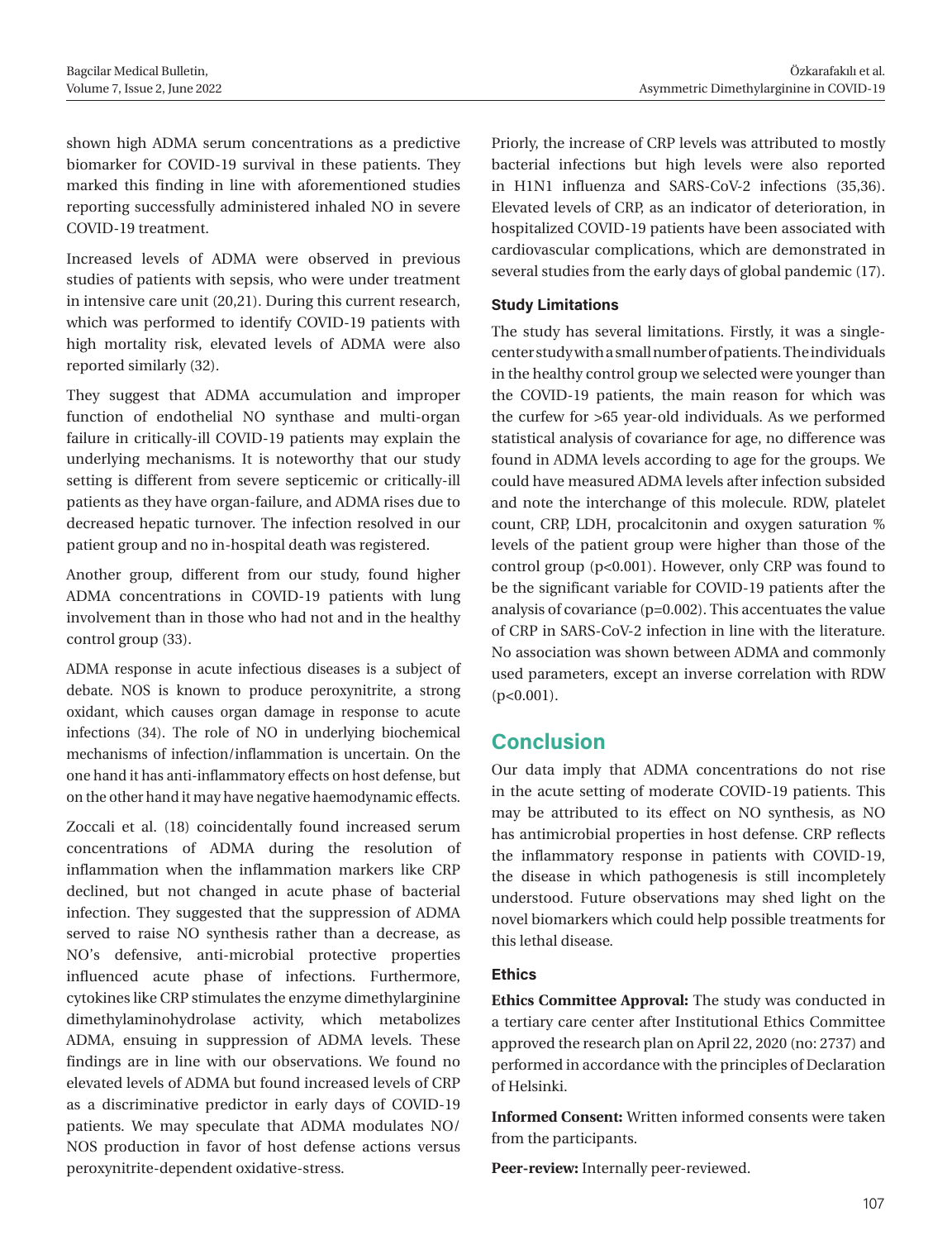#### **Authorship Contributions**

Concept: M.A.Ö., Design: M.A.Ö., Data Collection or Processing: M.A.Ö., Z.M.Y., Analysis or Interpretation: M.A.Ö., M.İ.B., I.K.A., Drafting Manuscript: M.A.Ö., Z.M.Y., I.K.A., Critical Revisation of Manuscript: M.A.Ö., M.İ.B., Z.M.Y., Technical or Material Support: M.A.Ö., M.İ.B., I.K.A.

**Conflict of Interest:** No conflict of interest was declared by the authors.

**Financial Disclosure:** The authors declared that this study received no financial support.

### **References**

- 1. Clinical Management of COVID-19. Available from: https://www. who.int/publications/i/item/clinical-management-of-covid-19
- 2. Razeghian-Jahromi I, Zibaeenezhad MJ, Lu Z, Zahra E, Mahboobeh R, Lionetti V. Angiotensin-converting enzyme 2: a double-edged sword in COVID-19 patients with an increased risk of heart failure. Heart Fail Rev 2021;26(2):371-380.
- 3. Varga Z, Flammer AJ, Steiger P, Haberecker M, Andermatt R, Zinkernagel AS, et al. Endothelial cell infection and edotheliitis in COVID-19. Lancet 2020;395(10234):1417-1418.
- 4. Chen T, Wu D, Chen H, Yan W, Yang D, Chen G, et al. Clinical characteristics of 113 deceased patients with coronavirus disease 2019: retrospective study. BMJ 2020;368:m1091.
- 5. Rabelo LA, Todiras M, Nunes-Souza V, Qadri F, Szijártó IA, Gollasch M, et al. Genetic Deletion of ACE2 Induces Vascular Dysfunction in C57BL/6 Mice: Role of Nitric Oxide Imbalance and Oxidative Stress. PLoS One 2016;11(4):e0150255.
- 6. Levine AB, Punihaole D, Levine TB. Characterization of the role of nitric oxide and its clinical applications. Cardiology 2012;122(1):55- 68.
- 7. Xu W, Zheng S, Dweik RA, Erzurum SC. Role of epithelial nitric oxide in airway viral infection. Free Radic Biol Med 2006;41(1):19- 28.
- 8. Akerström S, Gunalan V, Keng CT, Tan YJ, Mirazimi A. Dual effect of nitric oxide on SARS-CoV replication: Viral RNA production and palmitoylation of the S protein are affected, Virology 2009;395(1):1-9.
- 9. Chen L, Liu P, Gao H, Sun B, Chao D, Wang F, et al. Inhalation of Nitric Oxide in the Treatment of Severe Acute Respiratory Syndrome: A Rescue Trial in Beijing, Clin Infect Dis 2004;39(10):1531-1535.
- 10. Abou-Arab O, Huette P, Debouvries F, Dupont H, Jounieaux V, Mahjoub Y. Inhaled nitric oxide for critically ill Covid-19 patients: a prospective study. Crit Care 2020;24(1):645.
- 11. Palmer RM, Rees DD, Ashton DS, Moncada S. L-arginine is the physiological precursor for the formation of nitric oxide in endothelium-dependent relaxation, Biochem and Biophys Res Commun 1988;153(3):1251-1256.
- 12. Böger RH. The emerging role of asymmetric dimethylarginine as a novel cardiovascular risk factor, Cardiovasc Res 2003;59(4):825- 833.
- 13. Vallance P, Leone A, Calver A, Collier J, Moncada S. Accumulation of an endogenous inhibitor of nitric oxide synthesis in chronic renal failure. Lancet 1992;339(8793):572-575.
- 14. Krempl TK, Maas R, Sydow K, Meinertz T, Böger RH, Kähler J. Elevation of asymmetric dimethylarginine in patients with unstable angina and recurrent cardiovascular events, Eur Heart J 2005;26(18):1846-1851.
- 15. Davis JS, Darcy CJ, Yeo TW, Jones C, McNeil YR, Stephens DP, et al. Asymmetric dimethylarginine, endothelial nitric oxide bioavailability and mortality in sepsis. PLoS One 2011;6(2):e17260.
- 16. Zhou F, Yu T, Du R, Fan G, Liu Y, Liu Z, et al. Clinical course and risk factors for mortality of adult inpatients with COVID-19 in Wuhan, China: a retrospective cohort study. Lancet 2020;395(10229):1054- 1062.
- 17. Basso C, Leone O, Rizzo S, De Gaspari M, van der Wal AC, Aubry MC, et al. Pathological features of COVID-19-associated myocardial injury: a multicentre cardiovascular pathology study. Eur Heart J 2020;(39):3827-3835.
- 18. Zoccali C, Bode-Böger S, Mallamaci F, Benedetto F, Tripepi G, Malatino L, et al. Plasma concentration of asymmetrical dimethylarginine and mortality in patients with end-stage renal disease: a prospective study. Lancet 2021;358(9299):2113-2117.
- 19. Böger RH. Asymmetric dimethylarginine (ADMA): A novel risk marker in cardiovascular medicine and beyond. Ann Med 2006;38(2):126-136.
- 20. Nijveldt RJ, Teerlink T, van der Hoven B, Siroen MPC, Kuik DJ, Rauwerda JA, et al. Asymmetrical dimethylarginine (ADMA) in critically ill patients: high plasma ADMA concentration is an independent risk factor of ICU mortality. Clin Nutr 2003;22(1):23- 30.
- 21. Winkler MS, Nierhaus A, Rösler G, Lezius S, Harlandt O, Schwedhelm E, et al. Symmetrical (SDMA) and asymmetrical dimethylarginine (ADMA) in sepsis: high plasma levels as combined risk markers for sepsis survival. Crit Care 2018;22(1):216.
- 22. Hannemann J, Zummack J, Hillig J, Böger R. Metabolism of asymmetric dimethylarginine in hypoxia: from bench to bedside. Pulm Circ 2020;10(2):204589402091884.
- 23. Siques P, Brito J, Schwedhelm E, Pena E, León-Velarde F, De La Cruz JJ, et al. Asymmetric Dimethylarginine at Sea Level Is a Predictive Marker of Hypoxic Pulmonary Arterial Hypertension at High Altitude. Front Physiol 2019;10:651.
- 24. Huertas A, Montani D, Savale L, Pichon J, Tu L, Parent F, et al. Endothelial cell dysfunction: a major player in SARS-CoV-2 infection (COVID-19)? Eur Respir J 2020;56(1):2001634.
- 25. Verma S, Wang CH, Li SH, Dumont AS, Fedak PWM, Badiwala MV, et al. C-Reactive Protein Attenuates Nitric Oxide Production and Inhibits Angiogenesis Circulation 2002;106(8):913-919.
- 26. Hein TW, Singh U, Vasquez-Vivar J, Devaraj S, Kuo L, Jialal I. Human C-reactive protein induces endothelial dysfunction and uncoupling of eNOS in vivo. Atherosclerosis 2009;206(1):61-68.
- 27. Hoffmann G, Czechowski M, Schloesser M, Schobersberger W. Procalcitonin amplifies inducible nitric oxide synthase gene expression and nitric oxide production in vascular smooth muscle cells. Crit Care Med 2002;30(9):2091-2095.
- 28. Mittermayer F, Namiranian K, Pleiner J, Schaller G, Wolzt M. Acute Escherichia coli endotoxaemia decreases the plasma l-arginine/ asymmetrical dimethylarginine ratio in humans. Clin Sci (Lond) 2004;106(6):577-581.
- 29. Wong CK, Lam CWK, Wu AKL, Ip WK, Lee NLS, Chan IHS, et al. Plasma inflammatory cytokines and chemokines in severe acute respiratory syndrome. Clin Exp Immunol 2004;136(1):951-103.